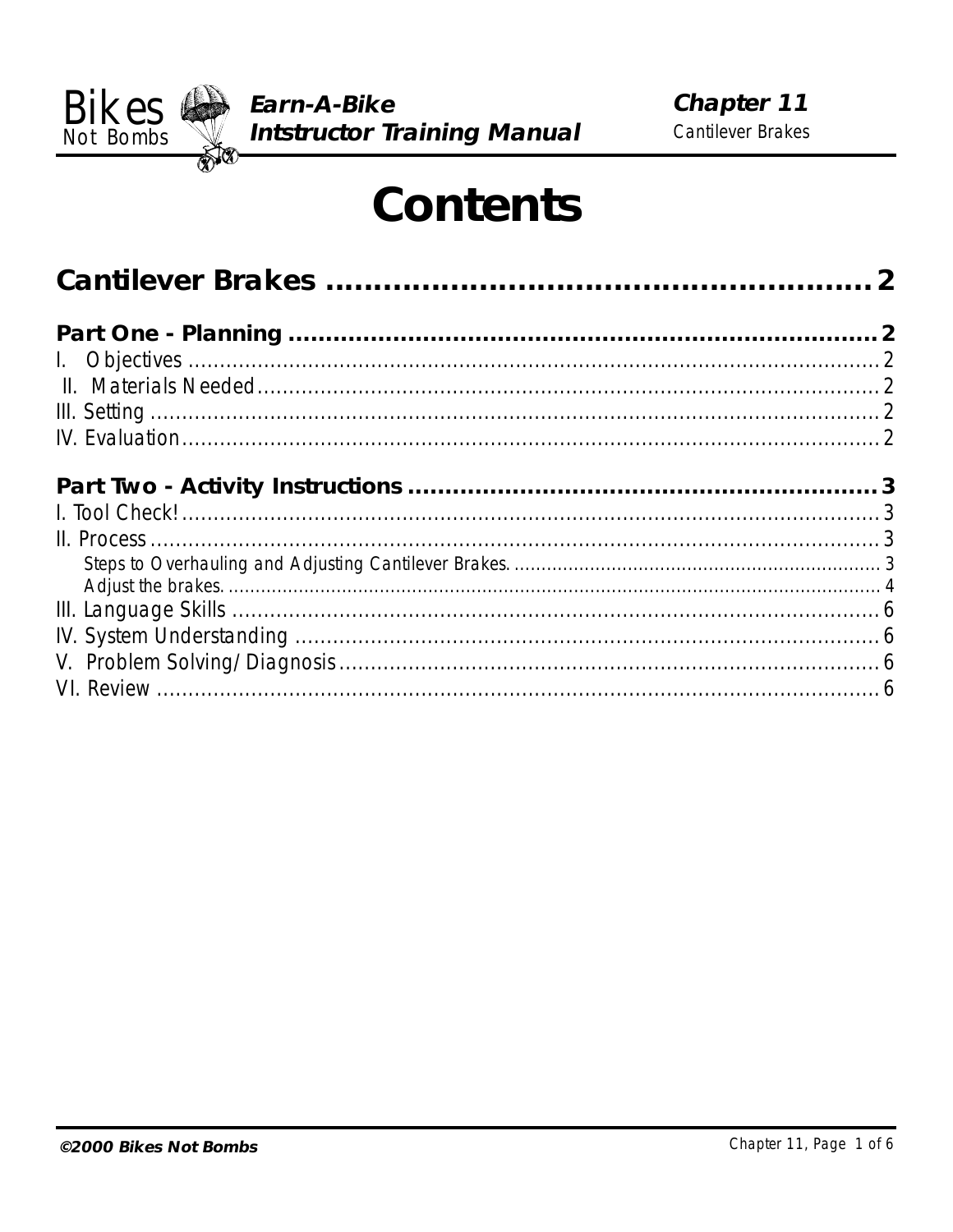<span id="page-1-0"></span>**Bikes**  $\bigoplus$  Earn-A-Bike Chapter 11 Not Bombs **Weight Structor Training Manual** Cantilever Brakes

# **Cantilever Brakes**

# **Part One - Planning**

# **I. Objectives**

- A. Student can identify a pair of cantilever brakes in need of adjustment.
- B. Student can name the different parts of various cantilever brakes and the tools used to fix them.
- C. Student becomes more familiar with concepts of parallel and perpendicular.
- D. Student becomes more familiar with the physics concepts of friction, surface area, and leverage.
- E. Student can describe all the major steps for assembly and adjustment of cantilever brakes.

# **II. Materials Needed**

#### **Demonstration Parts**

Fork w/ cantilever posts Full set of "canti" brakes Brake lever Cable Housing

**Tools** Box End and Adj. Wrenches Allen Wrenches **Screwdrivers** Fourth Hand

# **Other Materials**

Grease Oil Lock tight Rags and Aprons Sand Paper Degreaser

**III. Setting** Workshop, with tool benches, bike repair stand, and bike storage.

# **IV. Evaluation**

- A. Teacher Observation During Work Session Rotate amongst the students as you work. Observe for general mechanics skills (e.g. tool confidence and body position during tool use), work habits (e.g. keeping parts orderly, replacing tools), and ability to follow the steps of the process in the proper order. Observe for problem solving skills: Is student using visual observations? Is student able to pose questions whose answers will help him or her come up with a solution?
- B. Oral review at end of work session
	- 1) Language: How many of the parts and specialty tools can students identify? Passively? Actively?
	- 2) Systems: Can the student say what components are part of the system on which we worked? How do the components function as a whole?
	- 3) Process: How many of the steps of the process can students name? Can they get the steps in correct order?
- C. Written Evaluation How well can student narrate what they did that day on their time sheet?

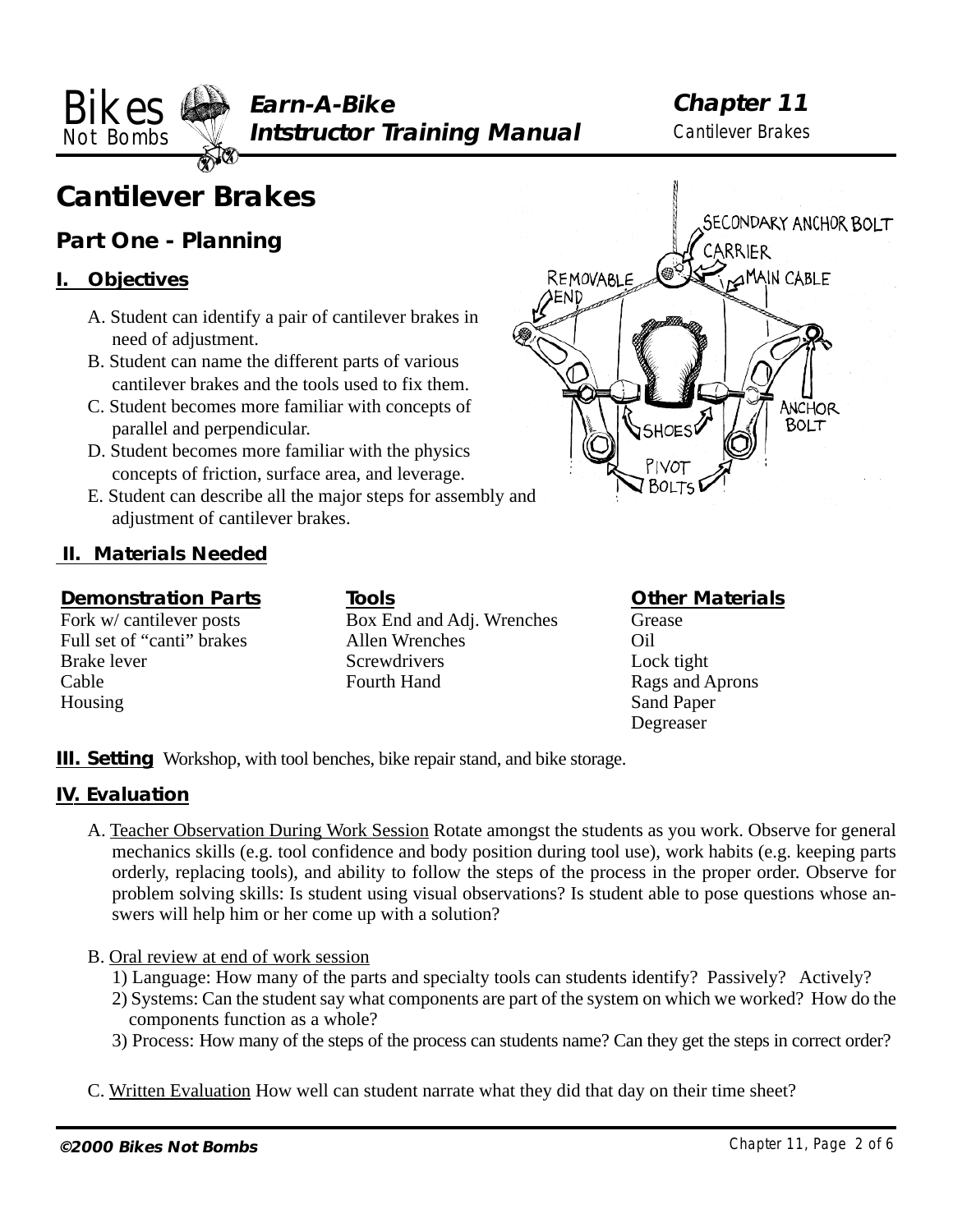<span id="page-2-0"></span>**Bikes**  $\bigoplus$  Earn-A-Bike Chapter 11 Not Bombs **Weight Structor Training Manual** Cantilever Brakes

# **Part Two - Activity Instructions**

**I. Tool Check!** Students  $\&$  instructors enter the tool area and confirm as a group that all the tools are there.

# **II. Process**

- A. **Goal** What are we trying to get done when we overhaul and adjust cantilever brakes? What does it mean to have properly adjusted brakes? Have you ever ridden a bike where the brakes were too loose? Too tight? What happened? How do the brakes affect the performance of the bicycle? What other factors may affect the performance of your brakes?
	- A well done brake adjustment or overhaul makes sure that:
	- -The hub of the wheel is properly adjusted.
	- -The wheel is true.
	- -The brake pads touch evenly on the rim and do not rub while brakes are not engaged.
	- -The brakes are not too loose.
	- -Both brake pads are "Toed" evenly.
	- -Brakes do not squeal!!!
- B. **Steps to Overhauling and Adjusting Cantilever Brakes** Go over each step of the process. Then, describe each step to the students and have them each carry out that step on their bikes before you move the group onto the next step.
	- **1. Evaluate condition** of as many parts as possible before disassembly.
	- a. Check the adjustment of the hub. If your hub is loose then it is impossible for the rim to move through a fixed circle (it can wobble from side to side). If the rim does not move through a fixed circle the brakes cannot be properly adjusted.
	- b. Check if wheel is true. If the wheel is not true it is impossible to align the brake pads with the rim.
	- c. Pads? Are the pads worn or worn unevenly? Can they be used again or must they be replaced?
	- d. Cantilever arms? Are the springs in good condition? What about the spring casings?
	- e. Brake levers? Do they pivot easily? Are any parts broken or missing?
	- f. Cables and housing? Is the cable frayed or rusted? Is the housing cracked?
	- **2. Decide if brakes need to be disassembled and readjusted.** If all parts of the brakes seem to be in good condition, you can skip to #8 and begin the process of adjustment.
	- **3. Disassemble** the brakes.
		- a. Unlock transverse cable from non-drive side cantilever arm by removing the ball end of the transverse cable from its mount (squeeze the brake arms together to give you cable slack to do this).
		- b. Unlock drive side end of the transverse cable by unscrewing the anchor bolt and set transverse cable aside.
		- c. Loosen and remove cantilever post bolts. These are the bolts around which the cantilever arm pivots. Remember, once these bolts are removed all the parts of the brake are loose and can fall on the floor. Please use caution. The parts you should now have taken off the bike are the cantilever post bolt, a washer, the cantilever arm, the spring, and the spring casing.

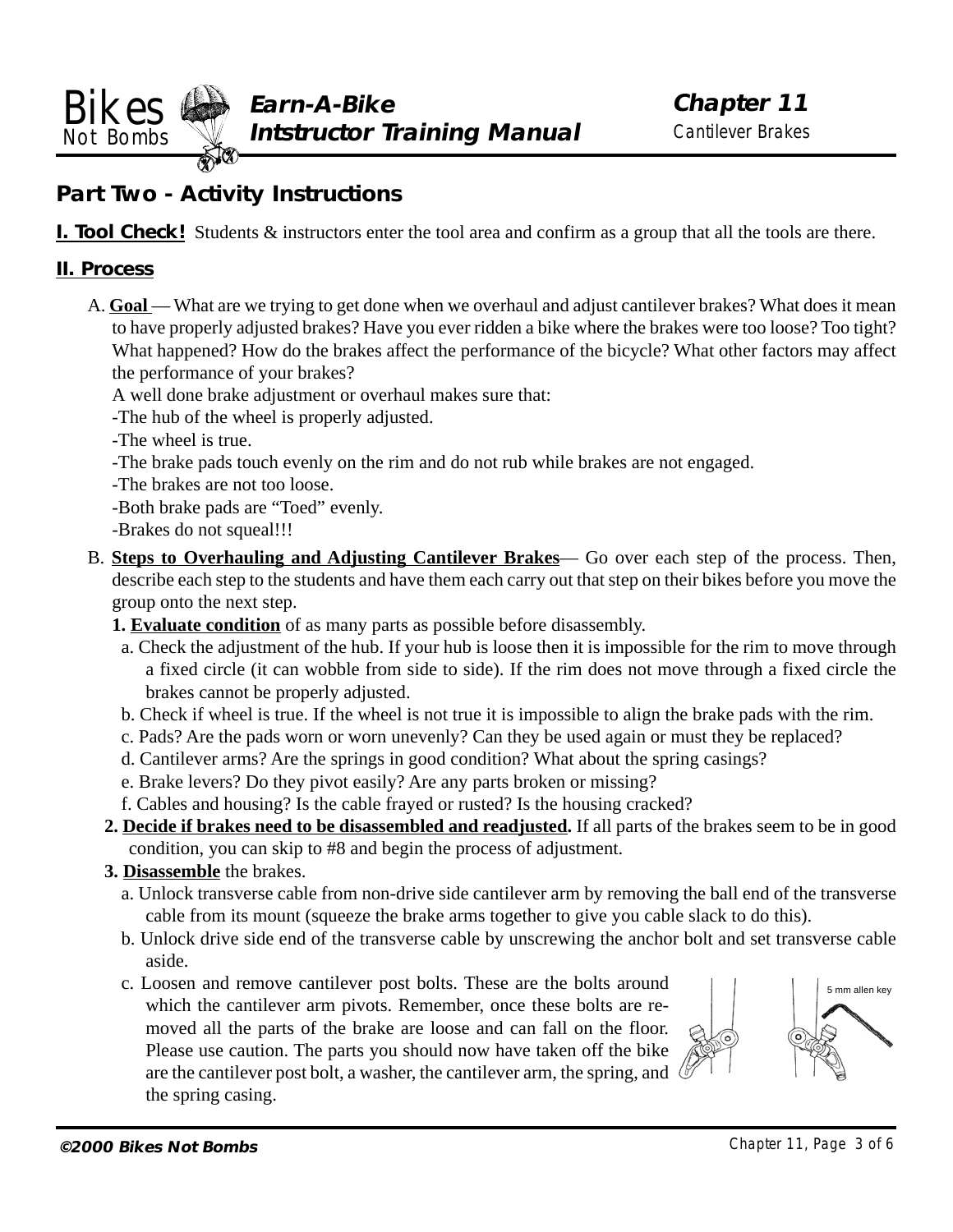<span id="page-3-0"></span>

# **3. Disassemble** the brakes (continued)

- d. If cables are frayed, rusted or broken, loosen and remove cable hanger. This is the small metal hanger that the transverse cable went through. Now, remove the cable housing and inspect it for rust or breakage.
- e. Remove the brake cable from the brake lever. Do this by looking underneath the brake lever and finding the ball-end of the brake cable. Align the "open" slot of both your barrel adjuster and barrel adjuster lock nut with the open end of the brake lever and remove the cable.
- **4. Clean and Inspect** all the parts that have been removed.
	- a. Brake pads Are they worn unevenly or worn too much?
	- b. Cantilever arms, springs, and spring casing rusty, bent/distorted or cracked?
	- c. Cables and housing Look for fraying, rust, and breakage.
	- d. Brake lever bent?
- **5. Replace Parts** as necessary
- **6. Reassemble** This is the same as disassembly only in reverse. If you are installing a new brake cable, tighten it enough so that the shoes are against the rim. Then squeeze the brake lever as hard as you can 10 times. The cable should stretch significantly. Then go ahead with the adjustment.
- **7. Adjust** the brakes. This process is the same for both front and rear brakes.
- a. Make sure that there is at least 20 mm of cable between the end of the cable housing (the housing stop or cable hanger) and the cable carrier (see diagram).
- b. Use the 4th hand tool to tighten the cable so that the brake pads are about 1-2 mm away from the rim when the barrel adjustor is screwed most of the way in. Then unscrew barrel adjuster six full turns.
- c. On the non-drive side cantilever arm loosen the bolt which holds the transverse cable and using a 4th Hand tool, tighten the cable until the brake pads are touching the rim firmly.
- d. Depending on how the brake pads are attached to the cantilever arm, loosen the pad slightly; enough that you can move it so the pad surface hits flat and centered on the rim.
- e. Leaving the pad slightly loose add two to three millimeters of "toe" to each pad. This means that the front of pad should remain touching the rim evenly and you lift the rear of the pad slightly away from the rim so that when the brakes are adjusted the front of the brake pad will strike the rim first, thus eliminating a lot of vibration and squeaking. Once you've added the two or three millimeters of toe to each pad tighten down the pads as tight as you can, taking care not to let the pads rotate out of alignment in any of the three directions they could move.
- f. At this time the front ends of the pads should be touching the wheel hard enough so that the wheel can't move and both pads should be toed properly. Make sure that your brake pads are tight enough by squeezing the brake lever and making sure that the pads don't change their position.



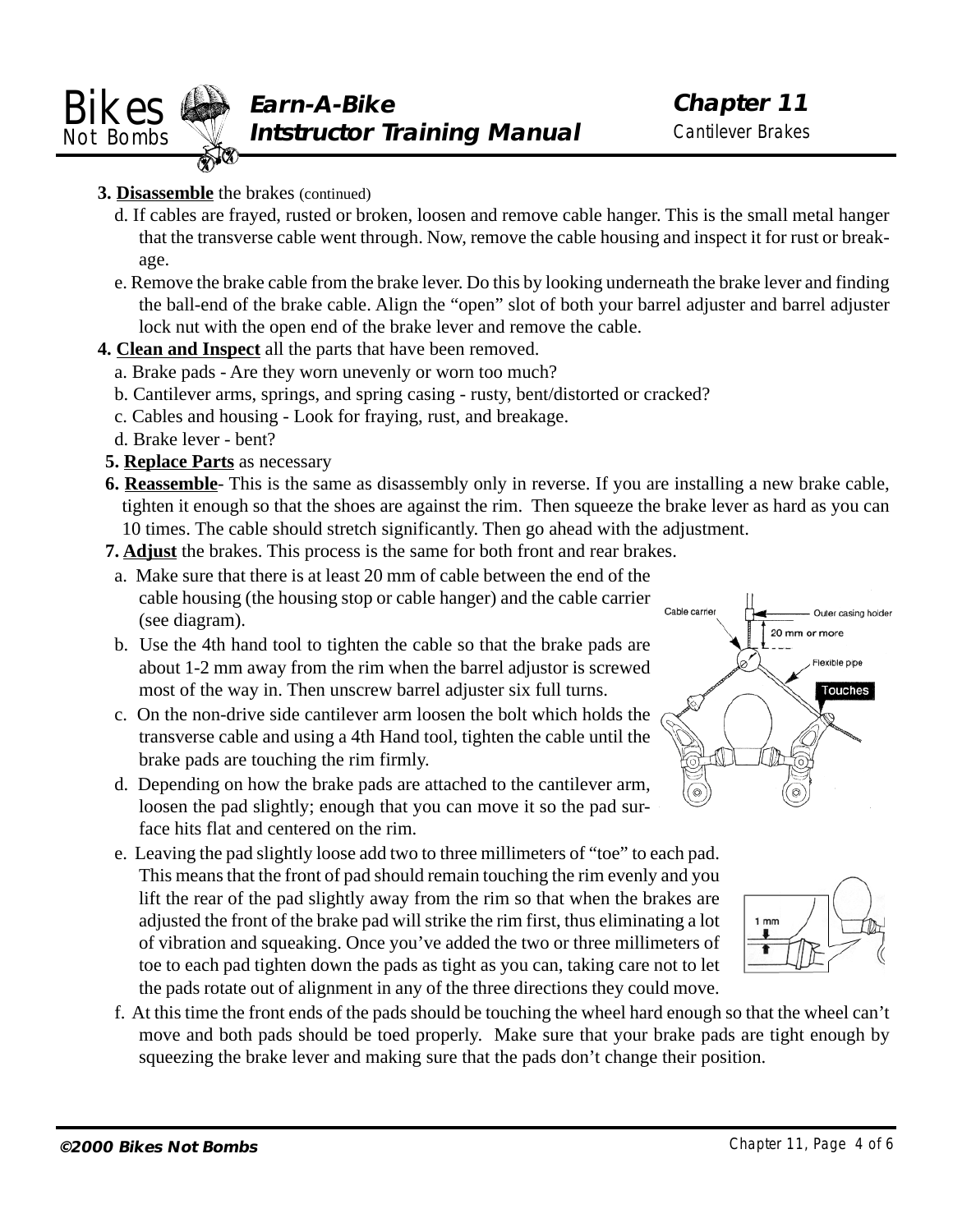<span id="page-4-0"></span>

- **7. Adjust** the brakes (continued)
	- g. Now screw the barrel adjuster back into the brake lever, thus loosening the tension of the brake cable and allowing the brake pads to fall away from the rim.
	- h. Adjust cantilever spring tension. When you screw in the barrel adjuster and let the brake pads pull away from the rim, sometimes (most of the time) the cantilever arms will not pull evenly away from the rim. This means that the pads will not strike the rim at the same time, causing the wheel to eventually go out of true. Look at the brake pads and determine which one is closer to the rim and which is farther. If you increase the spring tension on the side which is closer to the rim, the pad will in turn pull farther away from the rim, centering the two pads on either side of the rim. Or, if you loosen the spring tension of the side that is farther away from the rim, it will pull closer in while the opposite side will pull further from the rim, achieving the same centering effect.



On many of the new cantilever brakes there are spring tension adjustment screws on the outside of the cantilever arms. If you screw in the adjustment screw it will push on the end of the spring coil, coiling it up tighter and adding tension to the spring, thereby pulling the cantilever arm and brake pad farther away from the rim. If you unscrew that adjuster screw the spring tension will be lessened and the cantilever arm and brake pad will fall in towards the rim. On other types of cantilever brakes there may be adjuster bolts that the spring threads into, and on some older types of brakes there is no spring adjustment at all. You may just have to bend the spring with your hand. Determine how to adjust your spring tension and do it so the brake pads are equidistant from the rim.

- i. Now squeeze the brake lever a few times to stretch the cable and feel whether or not the brakes are tight enough. To tighten the brakes unscrew the barrel adjuster until the brakes feel tight enough and lock down the barrel adjuster lock nut. If the brakes feel "mushy," i.e. when you squeeze the brake lever there is a lot of give even when the pads are firmly touching the rim, you have not set the pads so that they are hitting the rim evenly and at the same time.
- i. Well, you're done. Just remember, cantilever brakes are some of the hardest brakes to properly assemble and adjust. That means that it may take you more than once or twice or even five times to get the adjustment right. Don't fret, you'll get it eventually!!